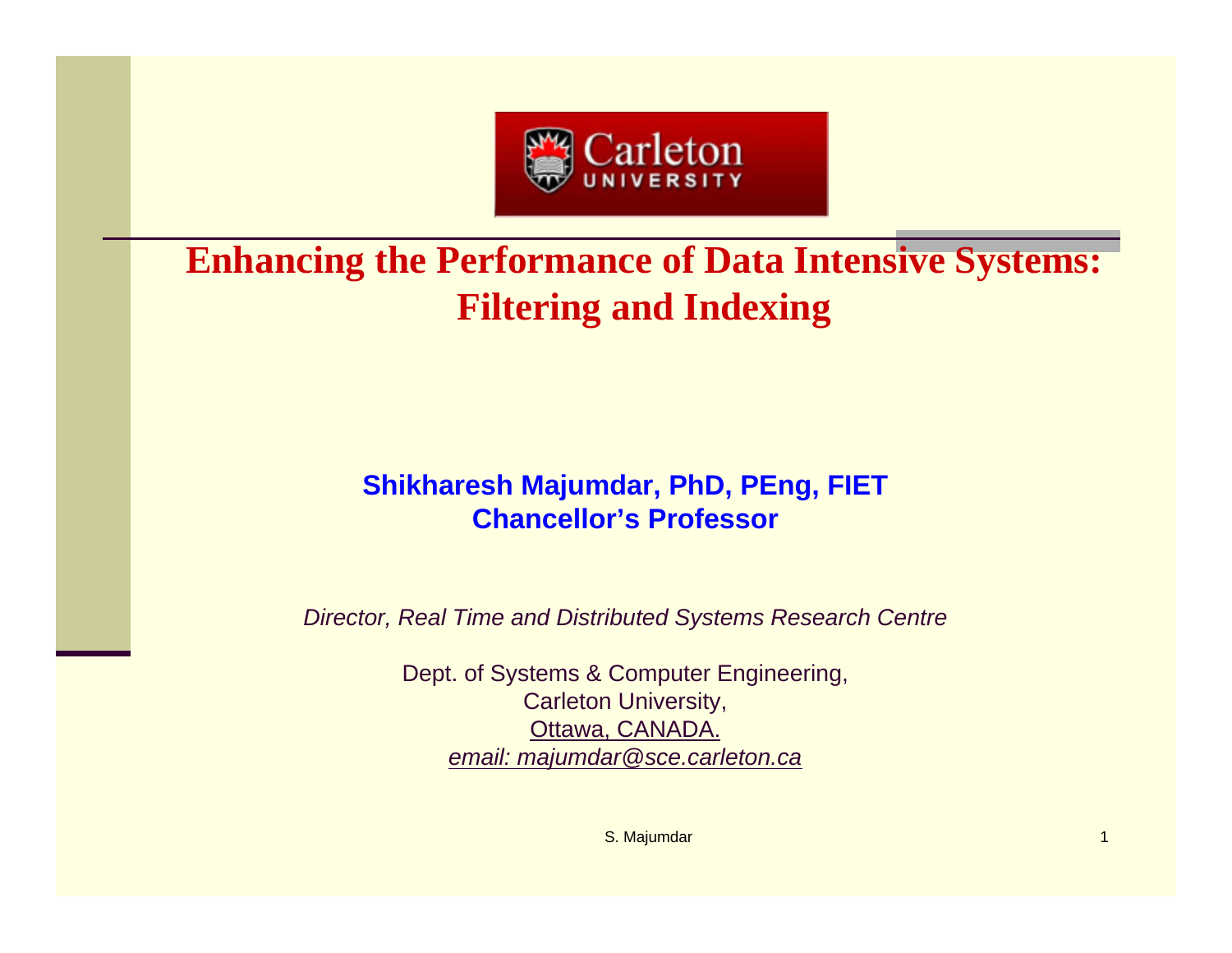# **Acknowledgments**

Carleton University:

Abdulla Kalandar MohideenBannya Chanda Marc St-Hilaire

## Telus:

Ali-El-Haraki

## Financial Support:

- ٠ Natural Sciences and Engineering Research Council of Canada (NSERC)
- ш **Telus**





S. Majumdar 2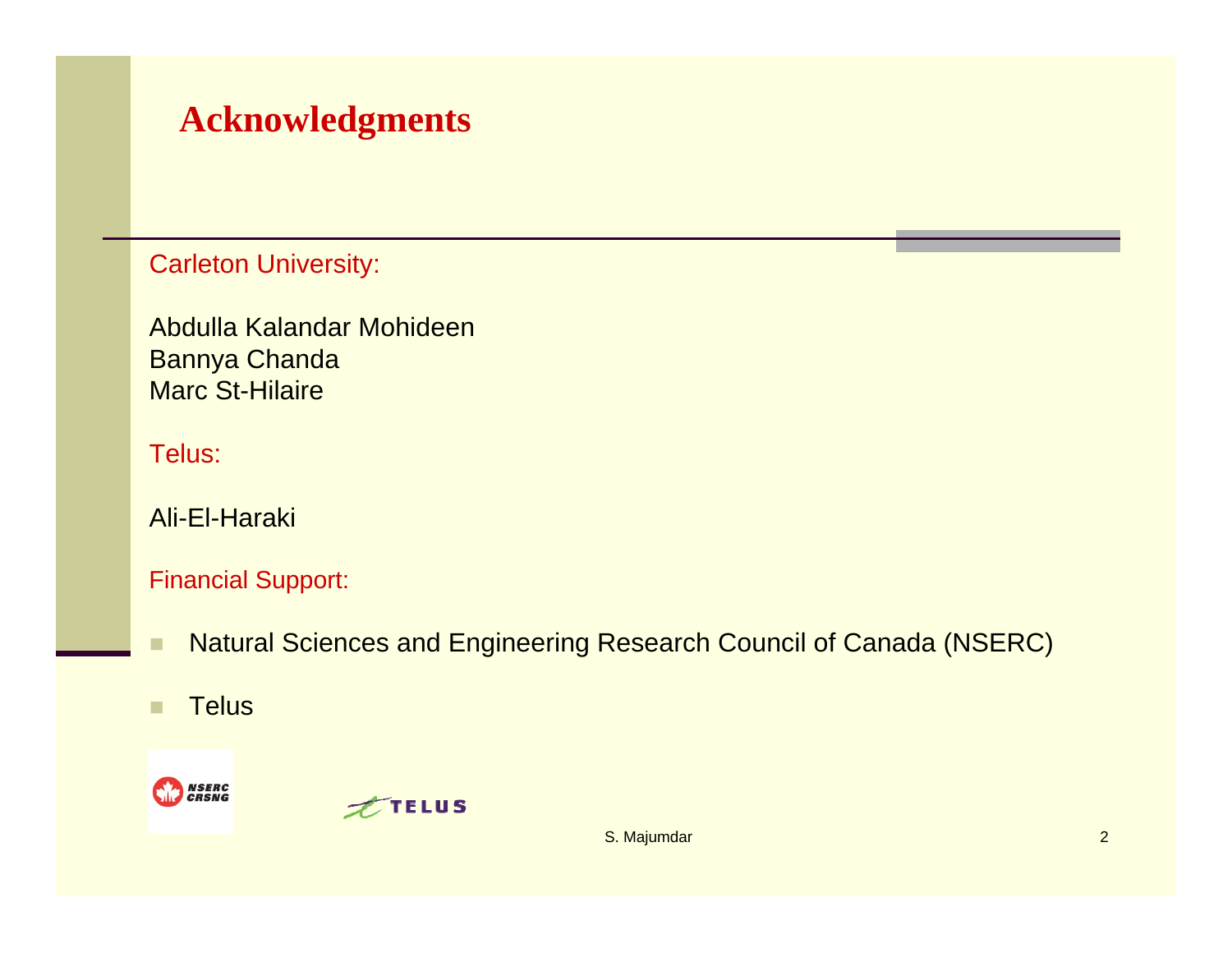# **Outline of Presentation**

- a. **Background**
- Sources of Big Data
	- ٠ Data Analytics in Enterprises, Smart Systems (Smart Facilities Management) and Social networks
- m. **Challenges**
- Approaches to Performance Improvement
	- ٠ Data Indexing
	- ٠ Data Filtering
- Summary and Conclusions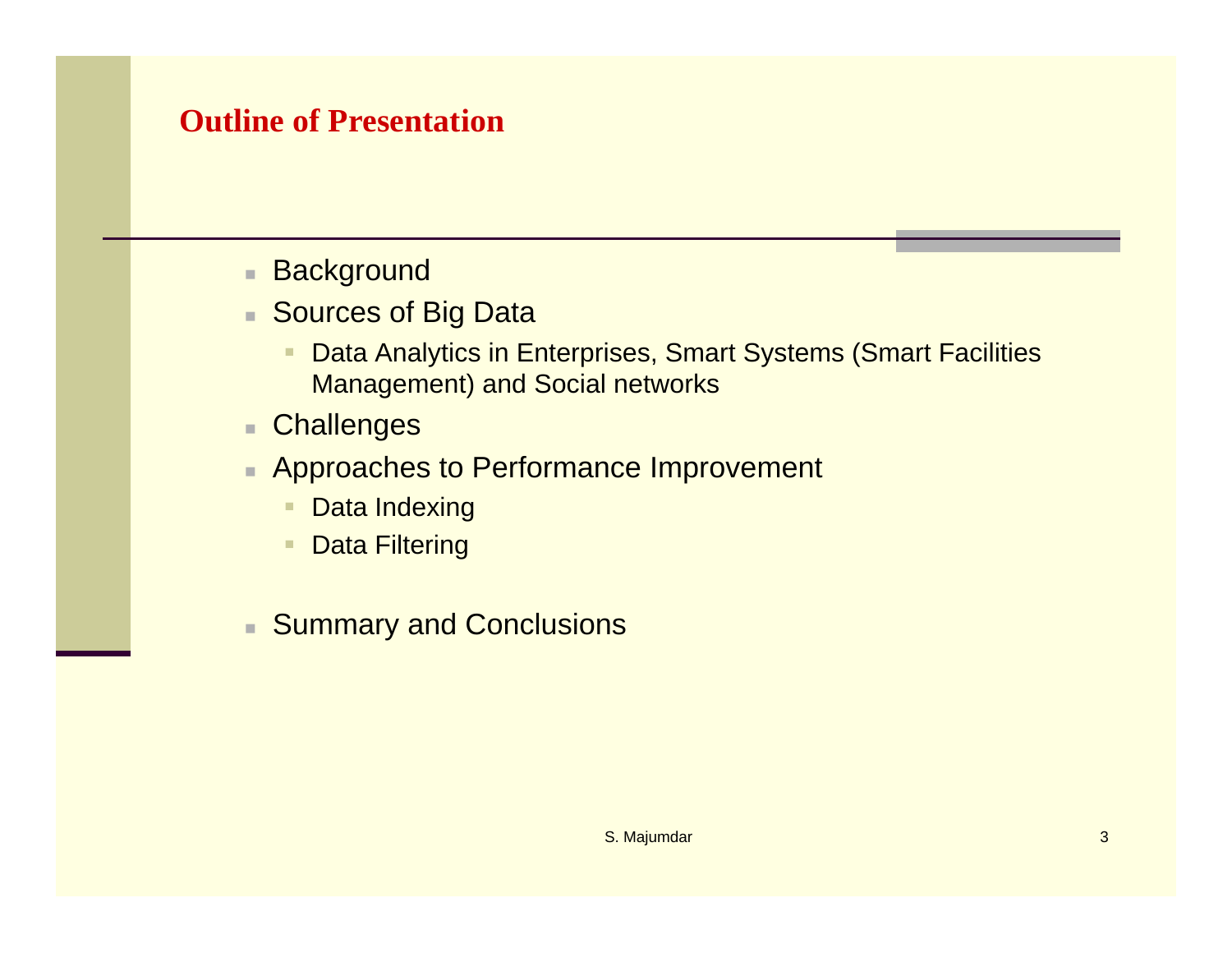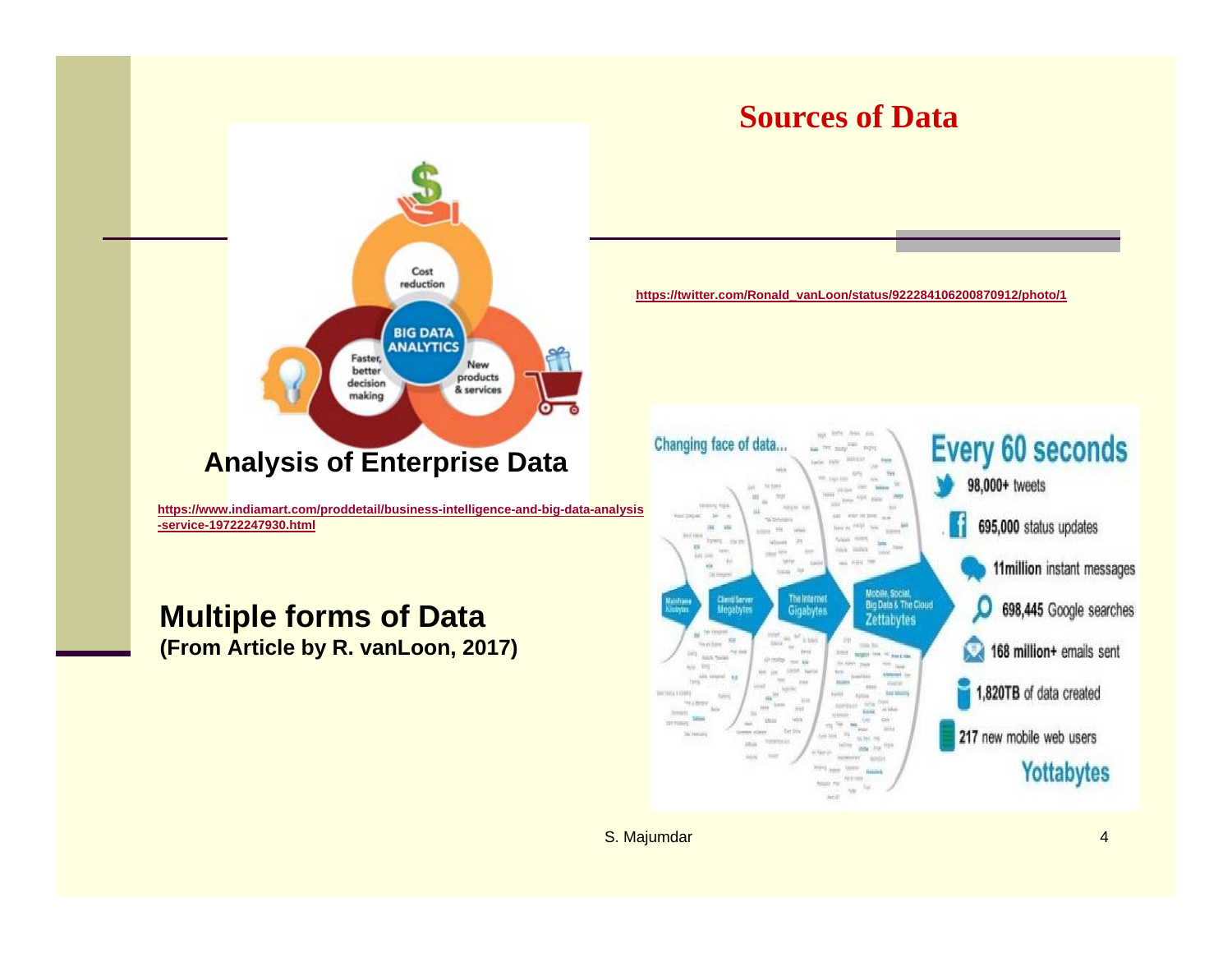# **Smart Facilities: Key to a Smart Society [Ex: Building/Bridges, Aerospace Systems Cameras]**



From:http://india.smartcitiescouncil.com/sites/default/files/india/images/ Smart-Buildings-Key-to-smart-cities.jpg

#### *Smart Buildings*

- П Responsive to user needs
- П measure, monitor, control,
- ш and optimise building operations and maintenance
- п Internal and external data streams
- Sensor-data based real time control
- ш Security and access control
- ш Intrusion detection
- ш Optimization of building performance (including energy optimization)

## Both *Stored* and *Streaming* Data



**From: https://www.google.com/search?q=bigdata+aeroplane&tbm=isch&ved=2ahUKEwjljOuAs5TsAhWRX80KHdg8CMgQ2c CegQIABAA&oq=bigdata+aeroplane&gs\_lcp=CgNpbWcQAzoCCAA6BQgAELEDOgQIABBDOgQIABAeOgYIABAKEBhQg KQRWNXgEWDP4hFoAXAAeACAAVOIAf0JkgECMTiYAQCgAQGqAQtnd3Mtd2l6LWltZ7ABAMABAQ&sclient=img&ei=OFJ2**

**WQL5G\_tQbY-aDADA&bih=636&biw=1016&hl=EN#imgrc=EPYADdPo-2Y5dM**



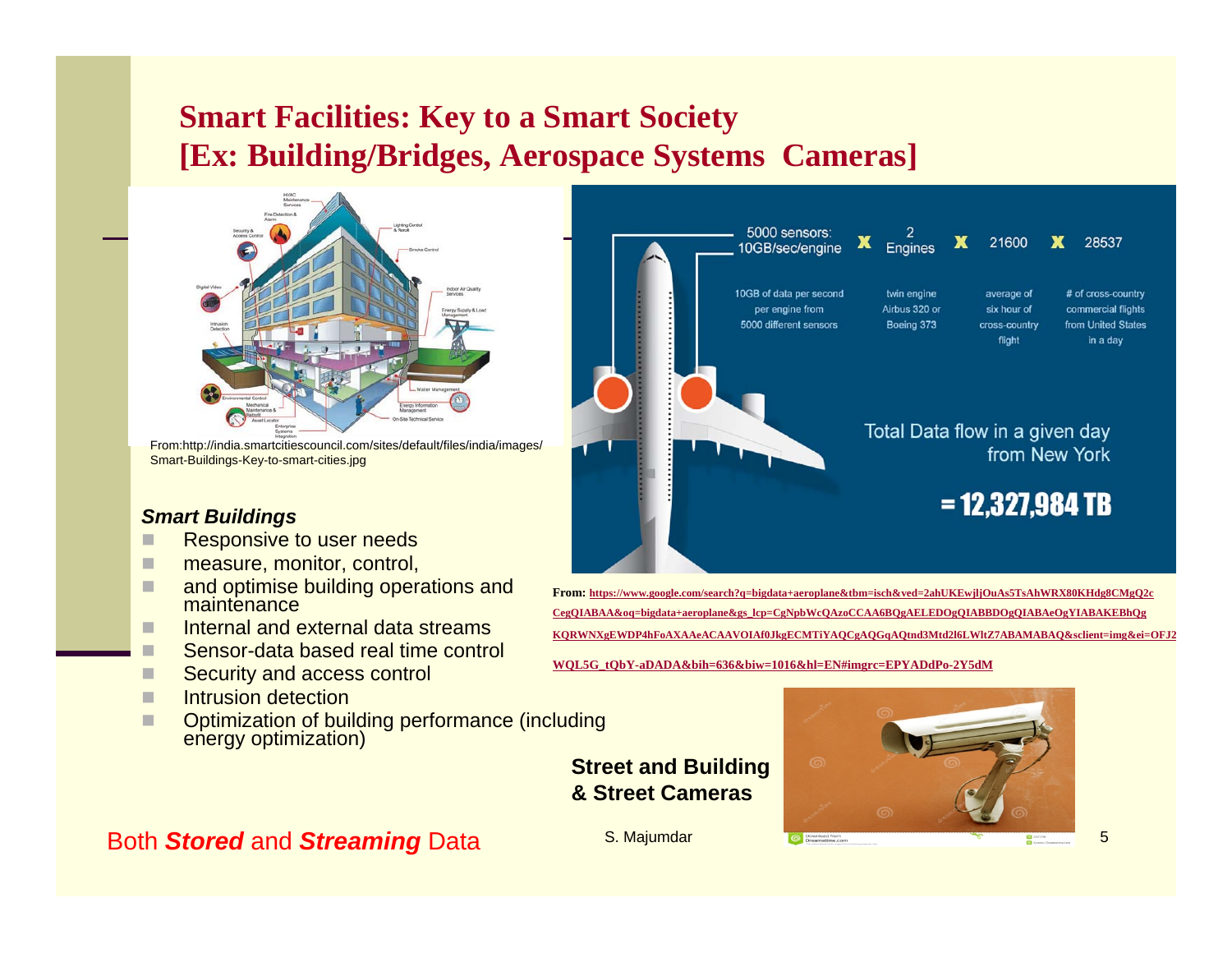## **Data Intensive Systems : Challenges**

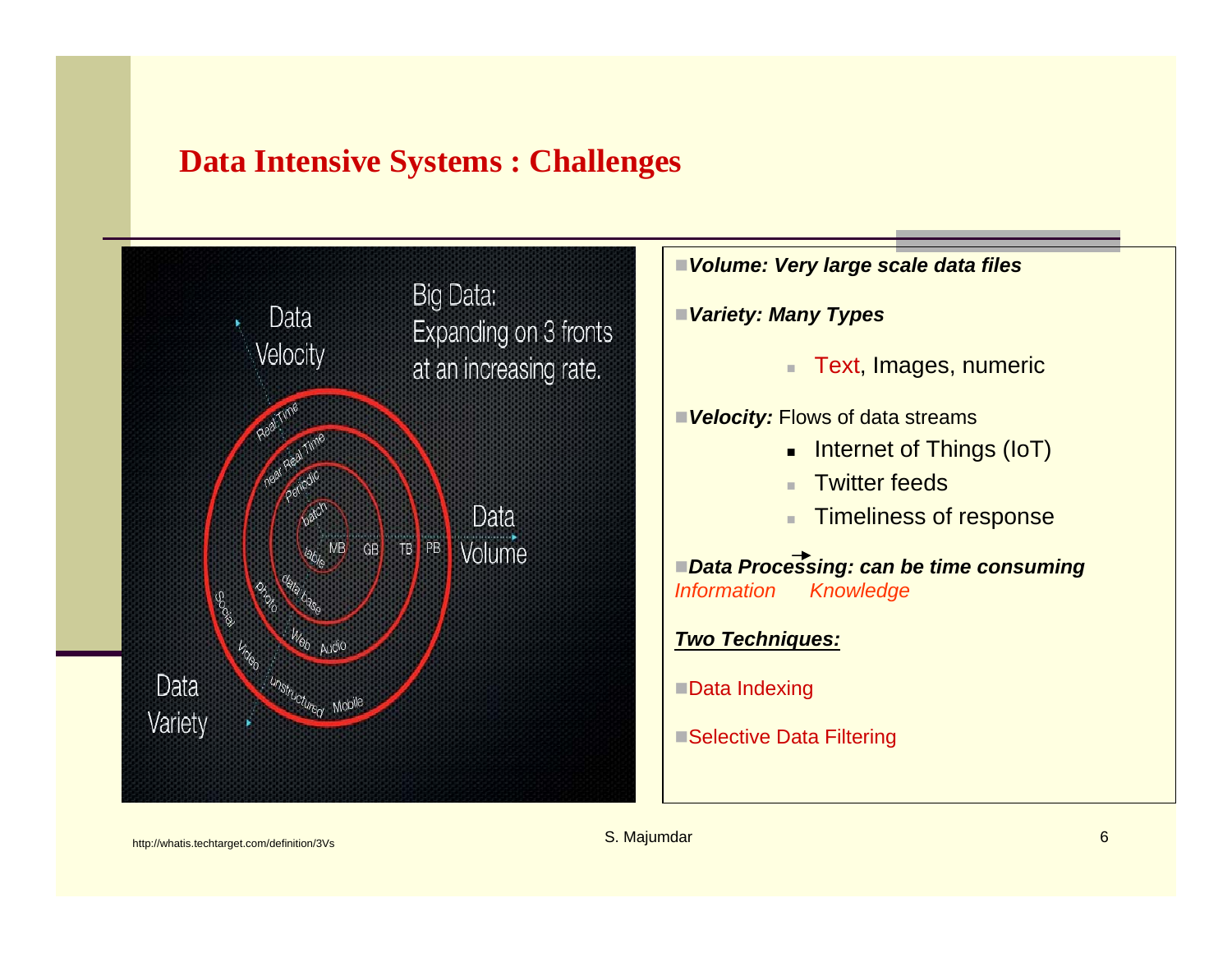# **Data Indexing**

- ш Indexing: Mapping of keywords to documents they appear in
- Speeds up searching operations
- $\Box$ Example: *Inverted Index*
- ш Popular technique (e.g. used in Elastic Search)
- п **Example** 
	- ٠ Antony -> D1,D2,D3,D4
	- п Brutus -> D1,D2,D5,D6
	- п Caesar -> D1,D6,D7,D8
	- $\blacksquare$ Thanos > D9, D10, D11, D12

#### Implies:

- ٠ Keyword "Antony" appears in document D1,D2,D3,D4 and Brutus appears in document D1,D2,D5,D6 and so on.
- п Problem: retrieving all matched document ids at the same time
- $\blacksquare$ Performing conjunction of keywords
- П Searching for documents containing multiple keywords
	- п For handling Boolean search operations
- П Our Solution:
- г Graph-Based Indexing Technique (GBIT) for text data



#### Г Node: Keyword. Edge: Document Id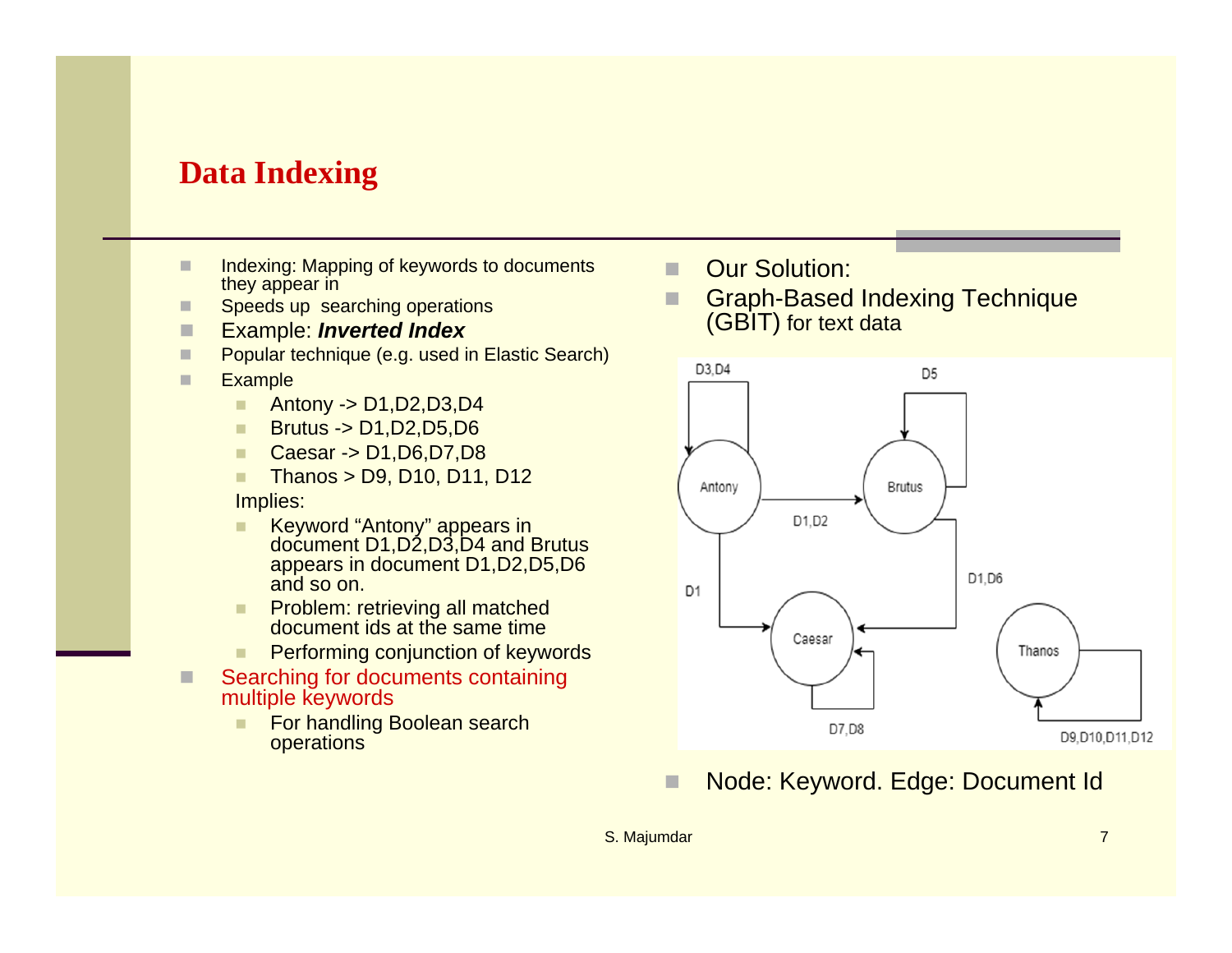## **Search Times for Boolean AND Queries**

П Boolean AND (Inverted Index vs G-BIT):

*Search Time comparison (for different number of documents indexed )*



- П GBIT - significantly lower search times
- Overhead: GBIT has a higher indexing time

#### Reference:

Ref: A. K. Mohideen, S. Majumdar, M. St-Hilaire and A. El-Haraki, "A Data Indexing Technique to Improve the Search Latency of AND Queries for Large Scale Textual Documents," *2020 IEEE/ACM International Conference on Big Data Computing, Applications and Technologies (BDCAT)*, 2020, pp. 37-46, doi: 10.1109/BDCAT50828.2020.00019.

## GBIT: Can also handle <u>Othee aperations and gev</u> Carleton Research Computing and Development<br>Cloud **(RRDC): IBM DEVER8E** processor with 64 GB memory running Ubuntu

S. Majumdar 8 and 8 and 8 and 8 and 8 and 8 and 8 and 8 and 8 and 8 and 8 and 8 and 8 and 8 and 8 and 8 and 8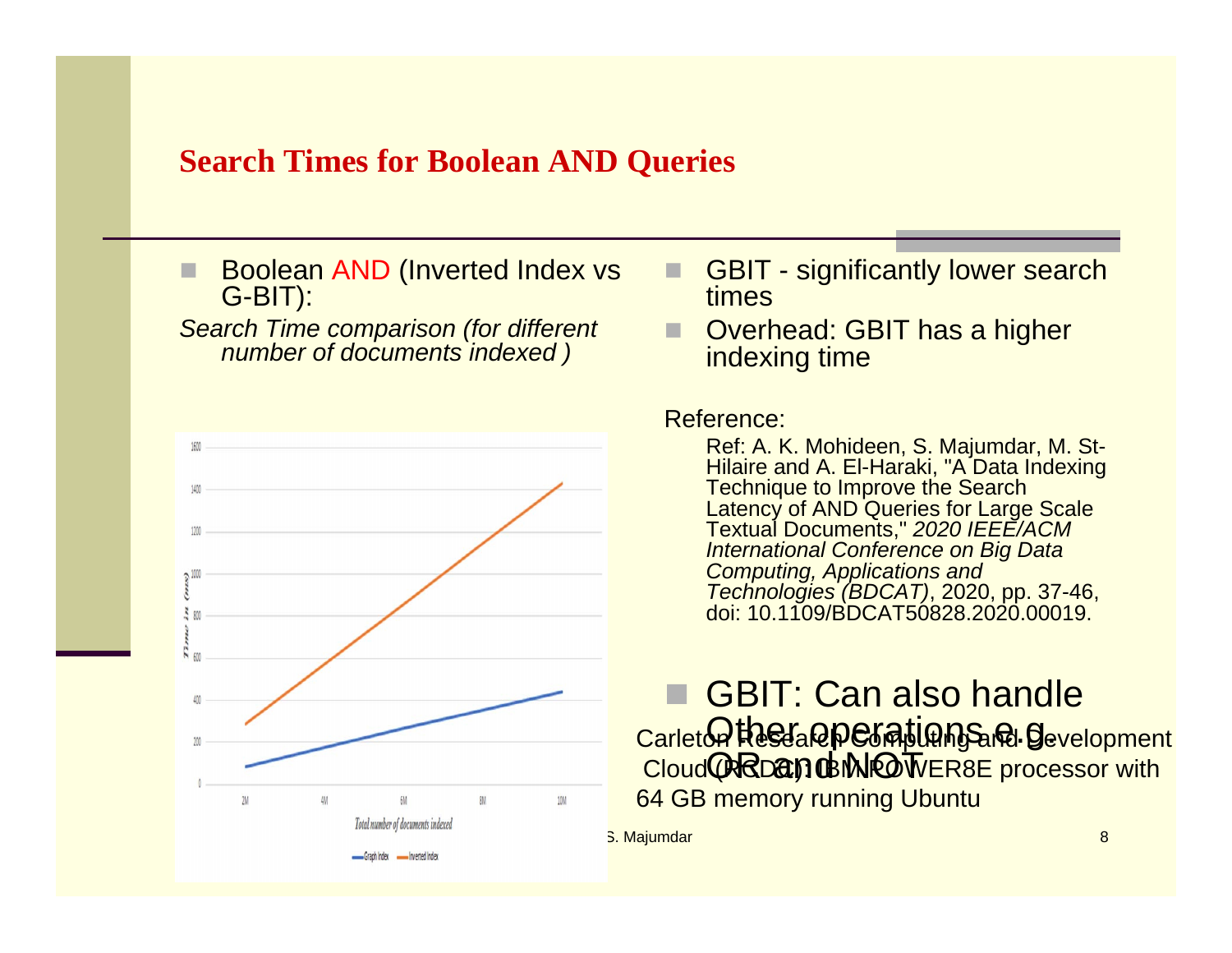# **Selective Filtering**

П Users often need to search through large volumes of text data.

> $\blacksquare$  i.e., articles in newspapers or journals, meeting minutes, medical records, and tweets.



https://mercomcapital.com/tag/electronic-medical-records/

https://www.google.com/search?q=news+paper+data+sets&tbm=isch&ve d=2ahUKEwir1tmQkqfxAhWGf6wKHTeaDzsQ2 cCegQIABAA&oq=news+paper+data+sets&gs\_lcp=CgNpbWcQA1CEdljThQ Fg\_Z4BaABwAHgAgAGBAYgBjgOSAQM0LjGYAQCgAQGqAQtnd3Mtd2l6LWltZ8A BAQ&sclient=img&ei=O7HPYOvMD4b\_sQW3tL7YAw&bih=657&biw=1024&hl=EN#imgrc=DXuvD ZuZ0kjqpM



### **Raw Data:**

one or multiple text files.

#### **User Preferences:**

Key words, sentences .e.g., dates, names, products **Filtered Data:**

The output data for the filtering algorithm applied on the raw data set.

#### **User Queries:**

Get data related to given keywords

### **Application:**

A program that processes the filtered data for a specific purpose.

S. Majumdar 9 and 1990 and 1990 and 1990 and 1990 and 1990 and 1990 and 1990 and 1990 and 1990 and 1990 and 19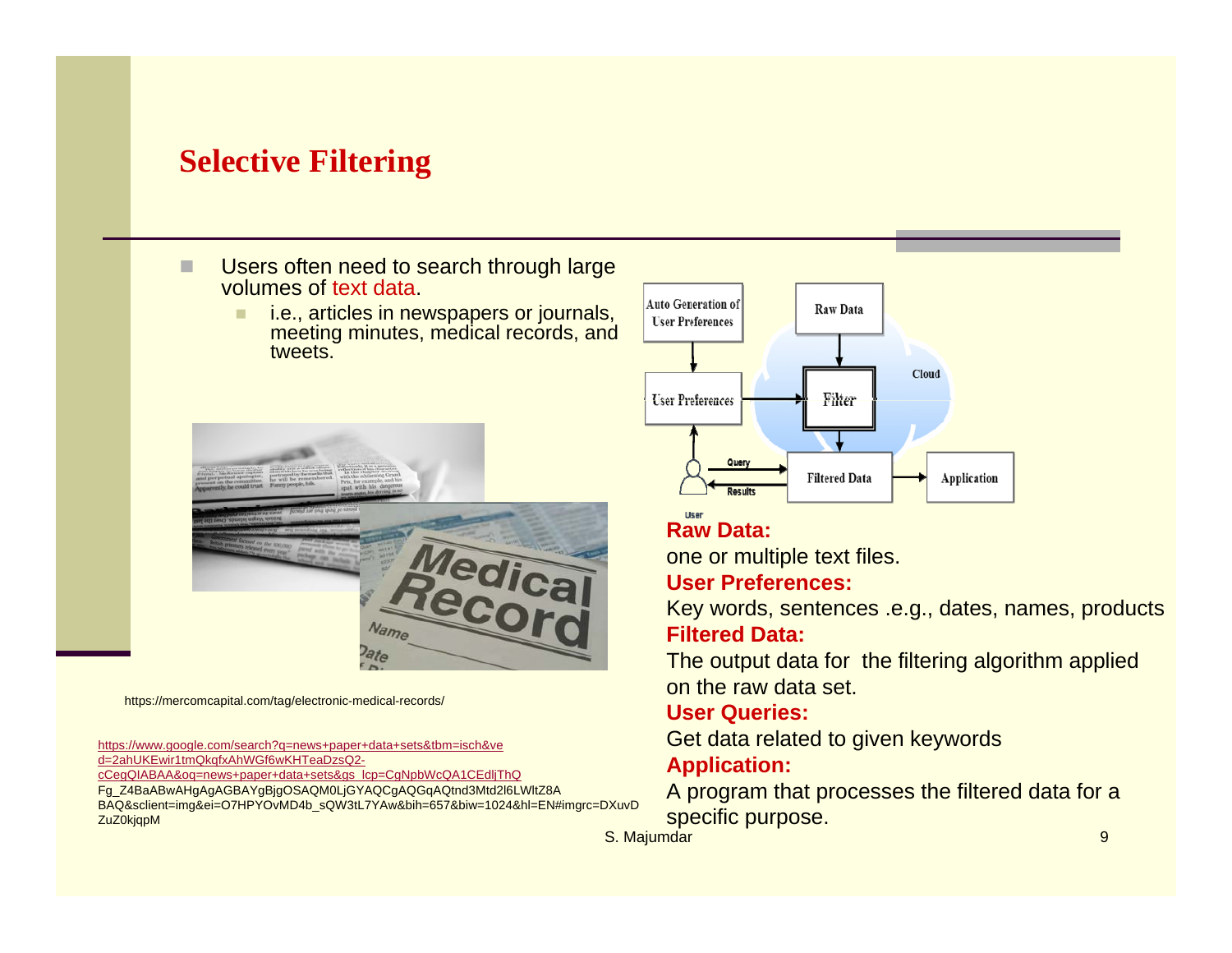# **Filtering: Apache Spark Based Approach**





٠ Text preprocessing

٠

Preprocess the texts from raw data set by eliminating punctuations and lower casing the capital letters.

- Named entity recognition Pre-trained python library "spaCy" is used to extract named entities from the processed raw data.
- Machine learning model A multinomial logistic regression classifier classifies the text according to the different categories.
- ×. This classifier has been formed using the training dataset obtained from the Cognitive Computation Group of University of Illinois.  $[3][4]$ .

 After classifying the raw data, the filter method filters data whose class matches with user preferences and stores the filtered data as a comma-separated file.

S. Majumdar 10 Reference: B. Chanda, S. Majumdar"A Parallel Processing Technique for Extracting and Storing User Specified Data", **IEEE 8th International Conference on Future Internet of Things and Cloud (FiCloud 2021), August 2021**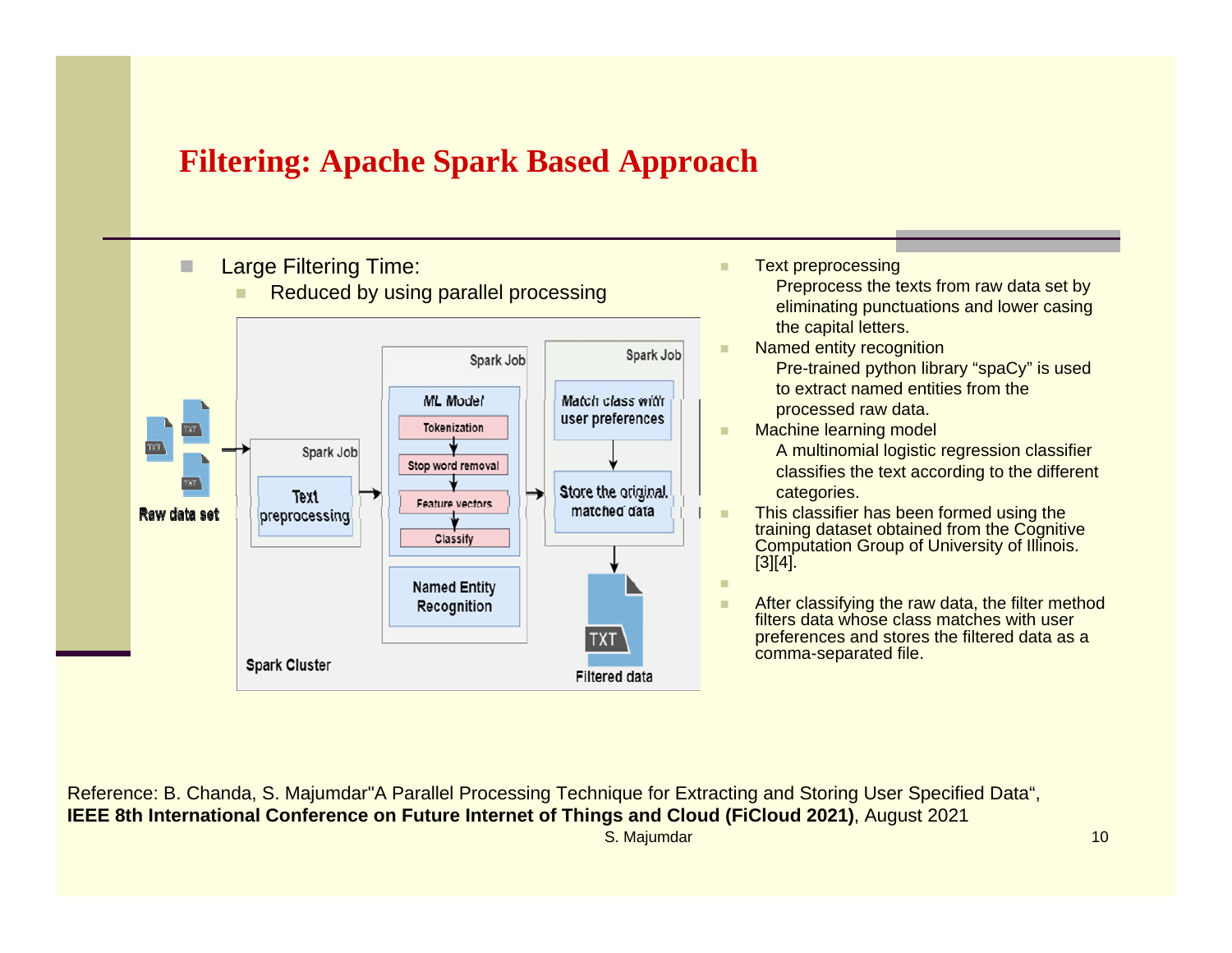# **Filtering Time and Filtering Efficiency (Search Latency)**

search latency (Filtered Data)

| <b>Search method</b> | <b>Search by</b> | $E_{\rm F}$ |
|----------------------|------------------|-------------|
| Sequential           | Keywords         | 105         |
| Sequential           | <b>Sentences</b> | 57.6        |
| Parallel             | Keywords         | 63.6        |
| Parallel             | <b>Sentences</b> | 29          |

#### Each worker node comprises multiple cores



Impact of Parallelism on Filtering Time





#### Impact of Parallelism on Speedup

$$
N_w = No.
$$
 of Worker Nodes

S. Majumdar 11 November 2008 and 2009 and 2009 and 2009 and 2009 and 2009 and 2009 and 2009 and 2009 and 2009